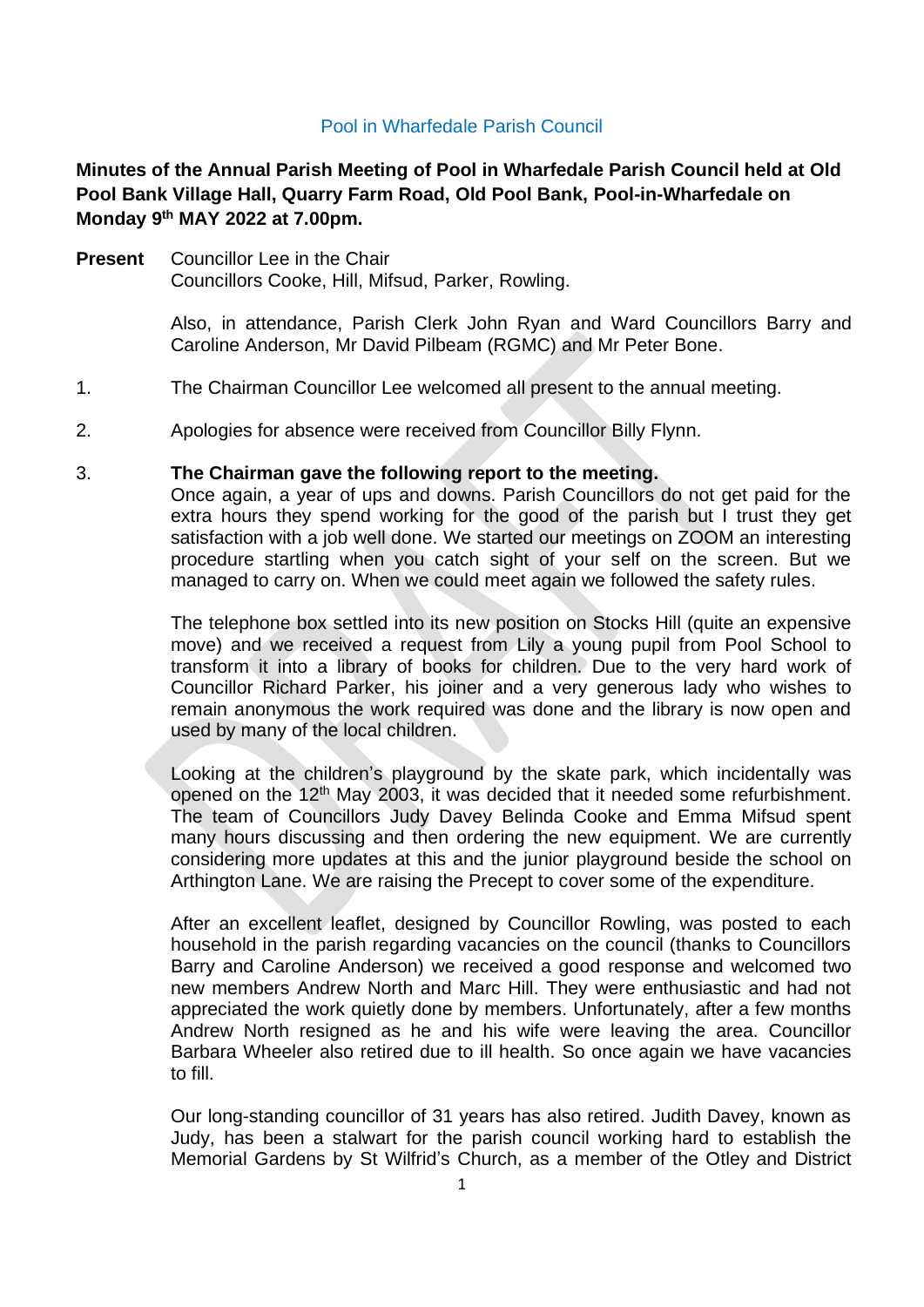Road Safety Committee, the Board member of the Jayne Whiteley Holmes Trust, a guardian of the playgrounds, a founder member of the Wharfedale Greenway Project and a huge support to me as Chairman. We all send her and her husband Trevor our best wishes for the future. The Chairman Presented Judy with a rose bush on behalf of the Council.

We are supporting the residents of Cabin Road and Bar House Row in the laying of a more substantial surface on the first part of the road which is jointly owned by the parish council. The new surface comes with a ten-year guarantee.

I congratulate Councillor Barry Anderson on retaining his seat on Leeds City Council and thank him and Cllrs Caroline Anderson and Billy Flynn on their most generous support, guidance grants and the help they give to Pool.

The Cenotaph is undergoing some remedial work. We can accomplish this due to various grants and the generous donation from a Pool resident. We thank the Company Garden Angels for all their hard work in keeping the parish council areas looking lovely. We are planting a flowering cherry tree in honour of Queen Elizabeth 11 70<sup>th</sup> anniversary.

Road safety as ever is an issue, the 20 mph areas are in discussion with the City Council so hopefully this will soon be resolved. The problems with the lower half of Old Pool Bank are still a problem but lack of police to monitor the situation has yet to be solved. We continue monitoring planning applications notifying neighbours and send our and their comments to the City Council. All is quiet at the moment with Taylor Wimpey and we are also monitoring the progress of the East of Otley development.

The Neighbourhood Plan is at the moment in an office somewhere in Leeds. Councillor Rowling and her team have spent many hours on this and we congratulate them on their fortitude and wait with anticipation for the final report.

Our hard-working clerk John Ryan has spent many hours on updating our Facebook Page and in keeping everyone up to date on the work of the councillors on the council.

After the storm with very high winds earlier in the year a huge tree was split in two and was causing a danger to three garages. This was taken down immediately. It was part of Cabin Road woodland. We invited some expert advisors to inspect the woodland and they are making another trip to advise us on re planting new trees.

The Parish Council has given various groups grants. Our Lengthsman Kieran Newbould continues to give faithful service around the parish, frustrated at times as he clears away the rubbish only to find some people leaving rubbish again in the same area.

The Honorary Citizen Awards were presented at the Civic Service in October Civic Dignitaries from Morley, Otley, Horsforth and Bramhope. Paula and Gary McNeil. Susan Cliff and Mary and Joost Aartse-Tuyn all worthy winners.